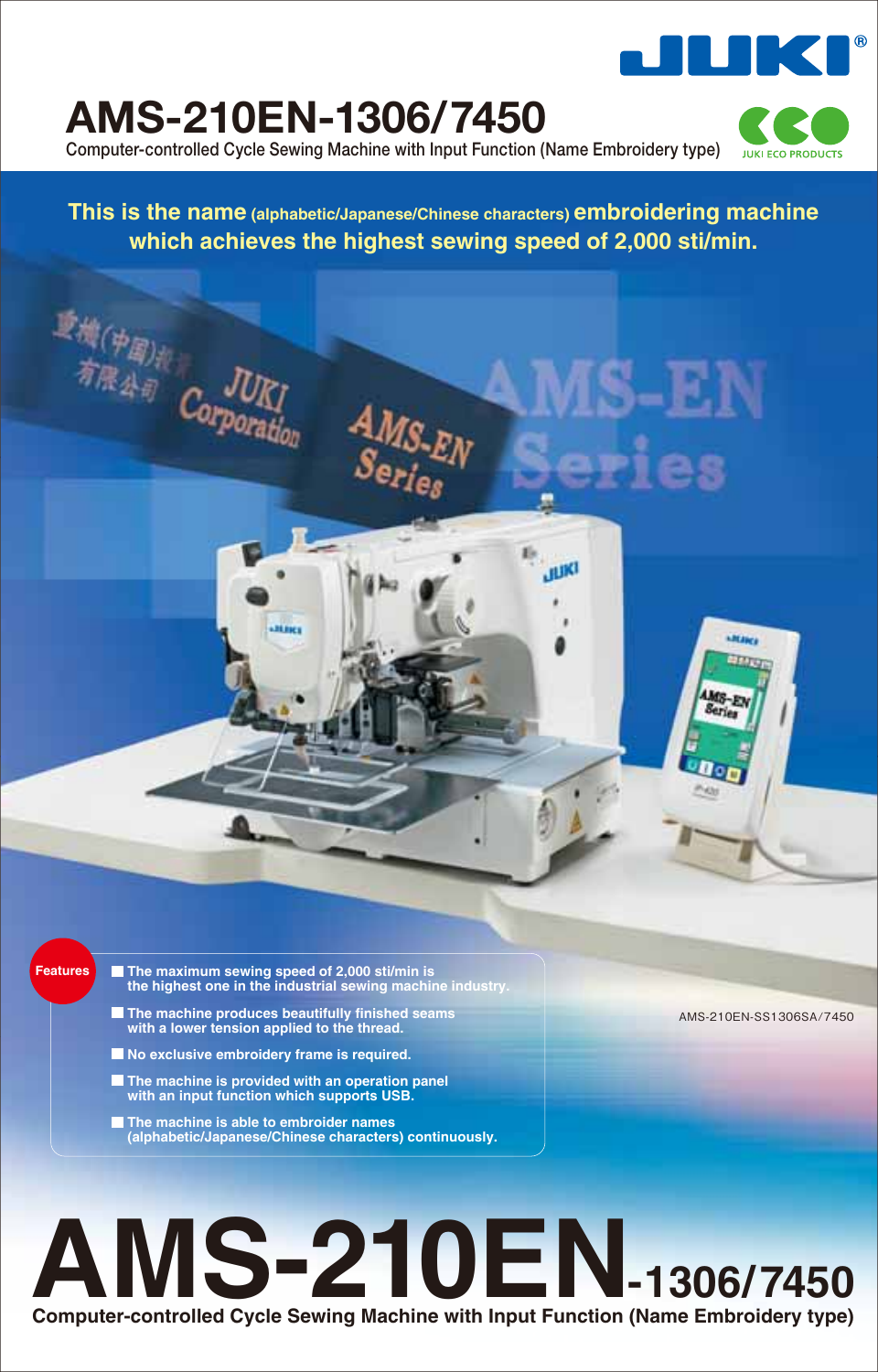### **This is the name (alphabetic/Japanese/Chinese characters) which achieves the embroidering-machine industry's highest**

**The sewing machine is a computer-controlled cycle machine provided with an input function. the sewing machine carries out the entire sequence of embroidering according to the preliminarily in a fully-automatic manner. With this function, the machine enables even an inexperienced operator** 

### **Industry's highest sewing speed**

This model has achieved the industry's highest sewing speed of 2,000 sti/min. Productivity is substantially increased.

### **The machine produces beautifully finished seams with a lower tension applied to the thread.**

The thread tension controller with its rotary tension mechanism, which is specific to embroidering, is adopted for the machine to promise beautifully finished name (alphabetic/Japanese/Chinese characters) embroideries with a lower thread tension. (Embroidery thread can be used.)



#### **The sewing machine is capable of continuously carrying out embroidering of several different names.**

Data on several different name embroideries can be input. The sewing machine stops every time it completes the embroidering of one name. As a result, the sewing machine is able to embroider several different names continuously.

#### **No exclusive embroidery frame is required.**

Since the machine does not need an exclusive embroidery frame, it is easy to place the product to be embroidered on the sewing machine, thereby increasing work efficiency.

### **The machine is provided with an operation panel with an input function which supports USB.**

The machine has adopted the IP-420 with a large LCD panel and input functions as its operation panel. The operation panel supports USB, and various USB flash drives are also applicable. In addition,



the finished shape of the name embroidery is displayed on the LCD panel screen. Consequently, the operator can operate the sewing machine while visually checking the finished name embroidery shape.

The sewing machine can be directly connected to a personal computer on which PM-3 (name embroidery data creation software) has been installed by way of a USB cable (separately available).

PM-3 is required to input the characters of a name.



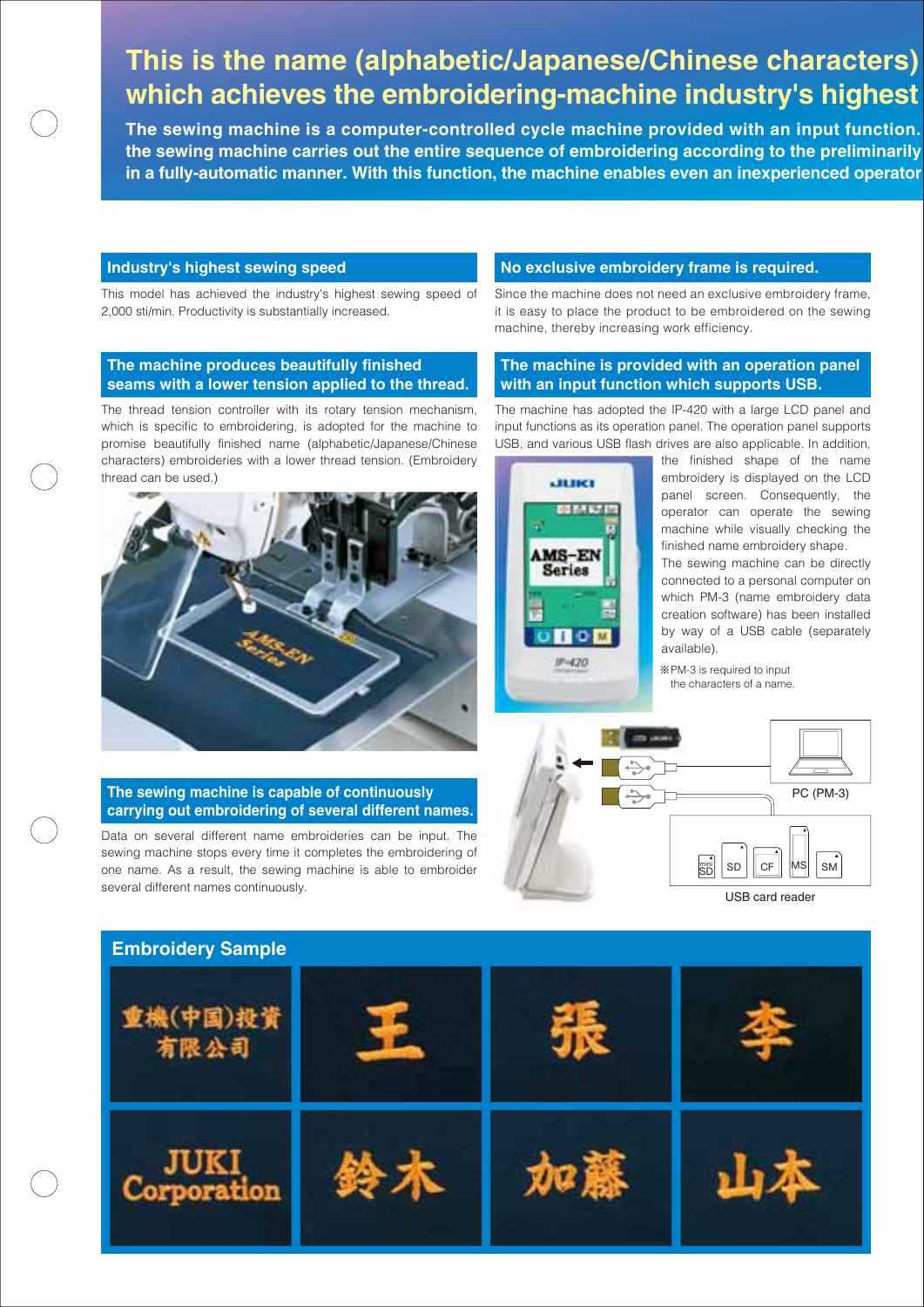## **embroidering machine sewing speed of 2,000 sti/min.**

**Once the operator places a piece of material on the sewing machine, input name data from start to the thread trimming under finish to beautifully and speedily embroider names with accuracy.**

### **PM-3 This software is developed exclusively for creating embroidery data. Name embroidery data creation software**

**With the software, the operator is able to enter/edit new/existing data as if he/she were operating word processer software. The font data can be converted to the embroidery data.**



Character entry screen

**HANCE** 

### **Many different editing functions**

Not only enlargement/reduction in size, rotation, move and copy of the characters, but also changes in sewing pitch and stitching order and the insertion of thread trimming can be carried out with ease. It is also possible to read images through the scanner to create data on embroidery (single-pattern embroidery).



#### **Three different languages, i.e., English, Chinese and Japanese are supported.**

The sewing machine supports three different languages; English, Chinese and Japanese.

### **Many different character fonts**

The sewing machine has 80 or more different built-in alphabetical fonts. True Type Fonts prepared by Windows are also applicable.



Windows True Type Font selection screen

Operating environment of PM-3

- CPU: Intel Pentium4 2.2 GHz or higher, or an equivalent processer is recommended.
- HDD: 1 G or more of space is recommended.

Screen resolution: 1024×768 pixels or larger, and 65,000 colors or higher are recommended

- CD-ROM drive, mouse and USB port(s) are required.
- OS: Windows XP, Windows VISTA, Windows 7